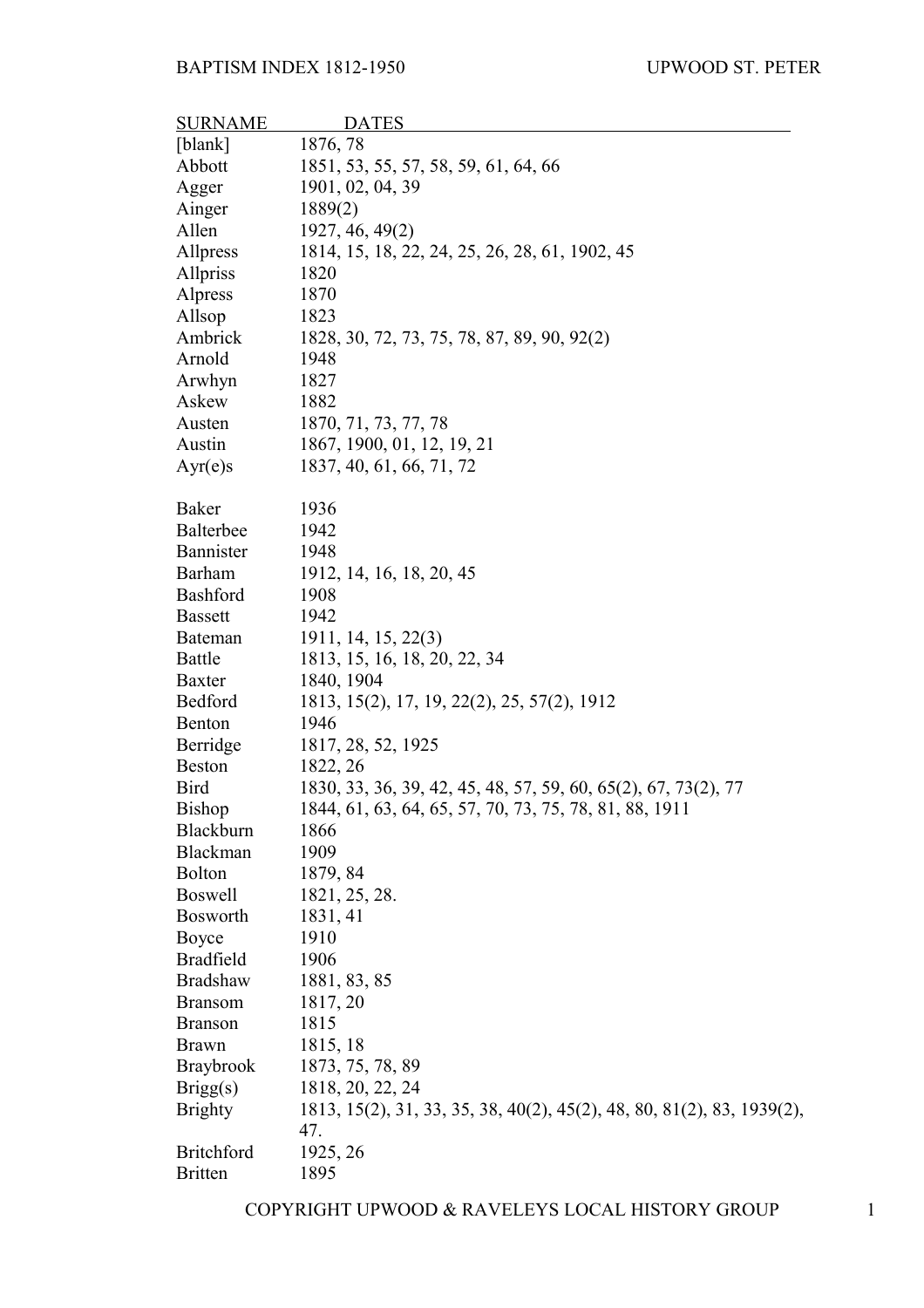| <b>Brown</b>     | 1813, 16, 19, 22, 25, 34(3), 40, 43, 46, 50, 68, 1910, 22              |
|------------------|------------------------------------------------------------------------|
| <b>Browning</b>  | 1825                                                                   |
| <b>Bruce</b>     | 1939, 41                                                               |
| <b>Budd</b>      | 1856, 57, 59                                                           |
| Bull             | 1813, 15, 18, 36                                                       |
| <b>Bullard</b>   | 1821(2)                                                                |
| <b>Bullen</b>    | 1834, 36, 39                                                           |
| <b>Buller</b>    | 1823, 52                                                               |
| <b>Bullimore</b> | 1930                                                                   |
| <b>Burkett</b>   | 1895                                                                   |
| Burridge         | 1815, 31                                                               |
| <b>Burton</b>    | 1923, 26, 28, 46, 48                                                   |
| <b>Busk</b>      | 1946                                                                   |
| <b>Butcher</b>   | 1822                                                                   |
| <b>Butler</b>    | 1816, 17, 20, 21(3), 22, 30, 48, 1947                                  |
| Camel            | 1833                                                                   |
| Cannard          | 1825, 55, 66                                                           |
| Cannon           | 1949                                                                   |
| Carter           | 1821, 22, 24, 26, 27, 29, 30, 33, 40, 43, 55, 61, 64, 66, 1947, 50     |
| Cattling         | 1844, 45                                                               |
| Chambers         | 1907(2)                                                                |
| Chance           | 1919                                                                   |
| Chandler         | 1823, 26                                                               |
| Chapman          | 1814, 15, 18, 20, 39, 41, 43, 45, 47, 49, 57, 65, 97, 1902, 03, 08     |
| Chillery         | 1897                                                                   |
| Churchill        | 1924                                                                   |
| Clack            | 1814                                                                   |
| Clark            | 1819, 26, 31, 38, 43, 44, 48(2)                                        |
| Clarke           | 1814, 15, 16, 18, 21, 25, 29, 34, 35, 36, 92                           |
| Clements         | 1814                                                                   |
| Clifton          | 1865                                                                   |
| Cobley           | 1890                                                                   |
| Colbert          | 1836, 67(4)                                                            |
| Collett          | 1905, 12                                                               |
| Cook             | 1840, 1921, 50                                                         |
| Cooper           | 1908                                                                   |
| Corney           | 1949, 50                                                               |
| Costigan         | 1923                                                                   |
| Cotton           | 1879                                                                   |
| Cousins          | 1833, 37                                                               |
| Couzens          | 1835                                                                   |
| Coward           | 1946, 47                                                               |
| Cowling          | 1827, 30(2)                                                            |
| Cox              | 1818, 21, 23, 34, 41, 45, 47, 49, 54, 56, 59, 60, 63, 66, 69, 72, 99,  |
| Cox cont'd       | $1903, 50(2)$ .                                                        |
| Crane            | 1813, 67                                                               |
| Crookston        | 1938                                                                   |
| Cross            | 1813(2), 15, 19, 21, 25, 32, 38, 39, 40, 41, 42, 43(2), 44, 46(3), 47, |
| Cross cont'd     | 1849, 55(4), 62, 65(2), 67(2), 75, 78, 88, 1909.                       |

COPYRIGHT UPWOOD & RAVELEYS LOCAL HISTORY GROUP 2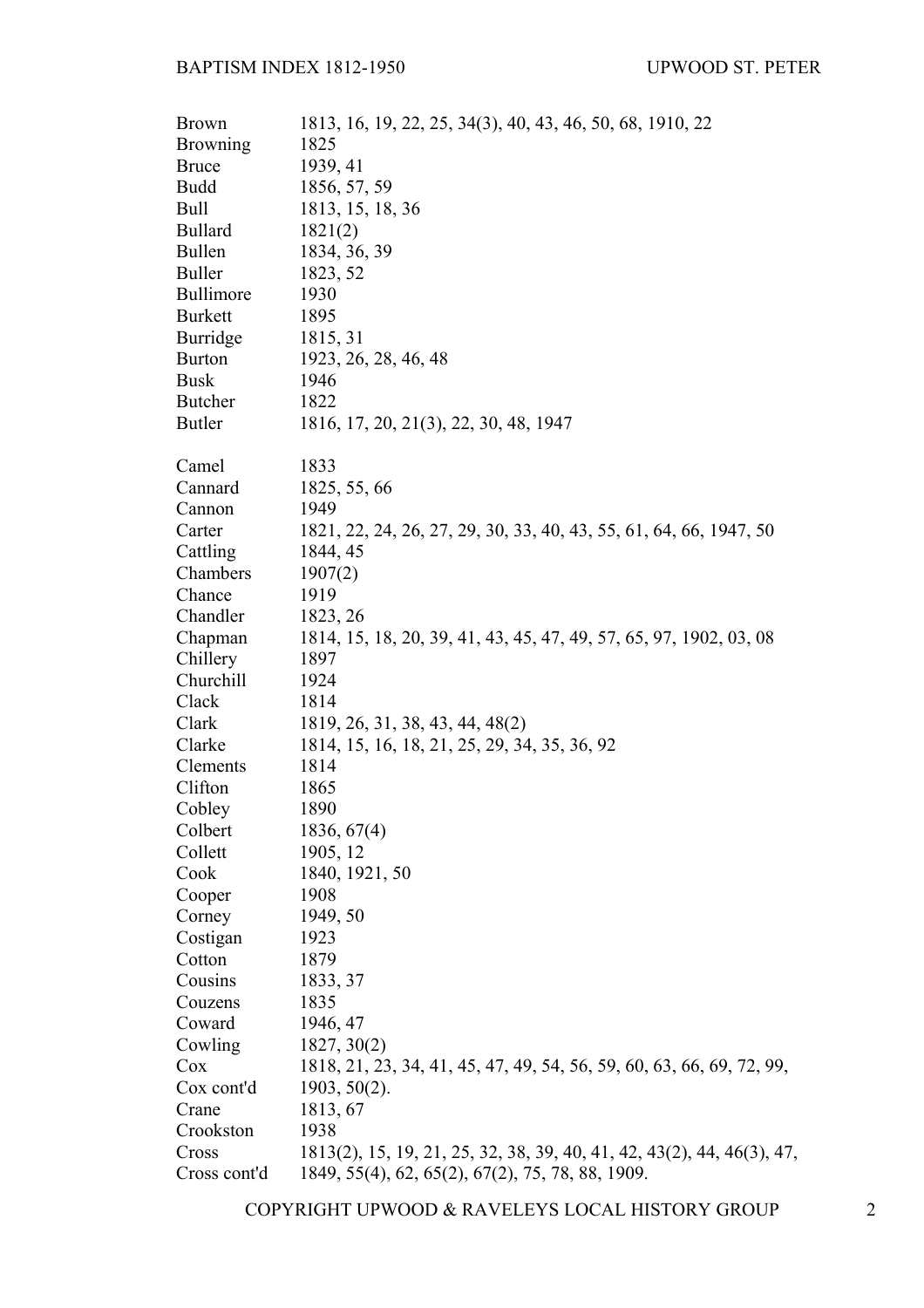| Culpin             | 1872(2)                                                                 |
|--------------------|-------------------------------------------------------------------------|
| Curits(s)          | 1860, 63, 65, 57, 69, 79, 1902, 06, 08, 27, 36                          |
|                    |                                                                         |
| Darling            | 1885, 87, 89, 92, 95, 99                                                |
| Darlow             | 1834, 37, 39, 44, 47, 52, 55, 61, 62, 63, 64, 66, 67, 68, 70, 72        |
| Darwood            | 1885, 89(4), 92, 97, 1904, 06(2), 07                                    |
| Day                | 1846, 47, 57, 60(2), 61, 65(2), 66, 71, 1943(2) 45, 47                  |
| Deighton           | 1872, 75, 77, 81, 1922, 24, 46, 50                                      |
| Denton             | 1827, 29, 32, 55, 65                                                    |
| Depledge           | 1895, 1947                                                              |
| Dew                | 1858, 61, 64, 67, 70, 72, 82                                            |
| Dodson             | 1907, 11, 15, 16                                                        |
| Dolby              | 1902                                                                    |
| Dring              | 1874(6)                                                                 |
| Dubery             | 1849                                                                    |
| Duell              | 1913                                                                    |
|                    |                                                                         |
| Eason<br>East      | 1931<br>1895                                                            |
| Edgeley            | 1937                                                                    |
| Edgley             | 1939, 42, 46, 48, 50                                                    |
| Edwards            | 1880, 94(4), 1900, 01, 03, 05, 07(2), 09, 11(2), 14(2), 16, 19, 20, 23, |
| Edwards            | 1925, 27(2), 37(3), 39, 40(2), 41, 43, 46(2), 47, 48, 49.               |
|                    |                                                                         |
| cont'd<br>Elderkin |                                                                         |
|                    | 1839, 40, 43, 46, 49, 52, 56(3), 60, 70, 73(2), 75(2), 77(2), 80, 82,   |
|                    | Elderkin cont'd 1884, 85, 87, 90, 93, 1906, 11.                         |
| Ellington<br>Ellis | 1942, 45<br>1945                                                        |
|                    |                                                                         |
| Elmore<br>Elston   | 1907, 19, 22, 23, 24<br>1862                                            |
| Evans              | 1905                                                                    |
|                    |                                                                         |
| Farey              | 1851(2)                                                                 |
| Fenn               | 1926                                                                    |
| Fisher             | 1898, 1911, 47                                                          |
| Ford               | 1890(4), 91, 93, 98, 28, 32                                             |
| Fordham            | 1900, 04(2)                                                             |
| Foster             | 1813, 15, 17, 19, 22, 24, 26, 29(2), 31(2), 33, 35(2), 37, 38, 39(2),   |
| Foster cont'd      | 1841, 43, 44(2), 45, 47(2), 48(2), 51, 52(2), 56, 57(2), 59, 62(2),     |
| Foster cont'd      | 1863(2), 65(5), 68(2), 72, 73, 77(2), 90, 95, 96, 1904.                 |
| Fountaign          | 1845                                                                    |
| Fountain           | 1815(2), 16, 28, 30, 33, 35(2), 38, 40, 41, 43, 48, 49, 56, 57(2),      |
| Fountain           | 1859(2), 60, 61(2), 63, 64, 65, 66(4), 68(3), 69, 70(2), 71, 72, 73,    |
| cont'd             |                                                                         |
| Fountain           | 1877, 80, 83, 85, 86, 88, 94, 99, 1907, 08.                             |
| cont'd             |                                                                         |
| Fox                | 1868(2), 80(2), 1919                                                    |
| Freeman            | 1928                                                                    |
| Frost              | 1819                                                                    |
| Fuller             | 1916, 20, 23, 24(3), 27                                                 |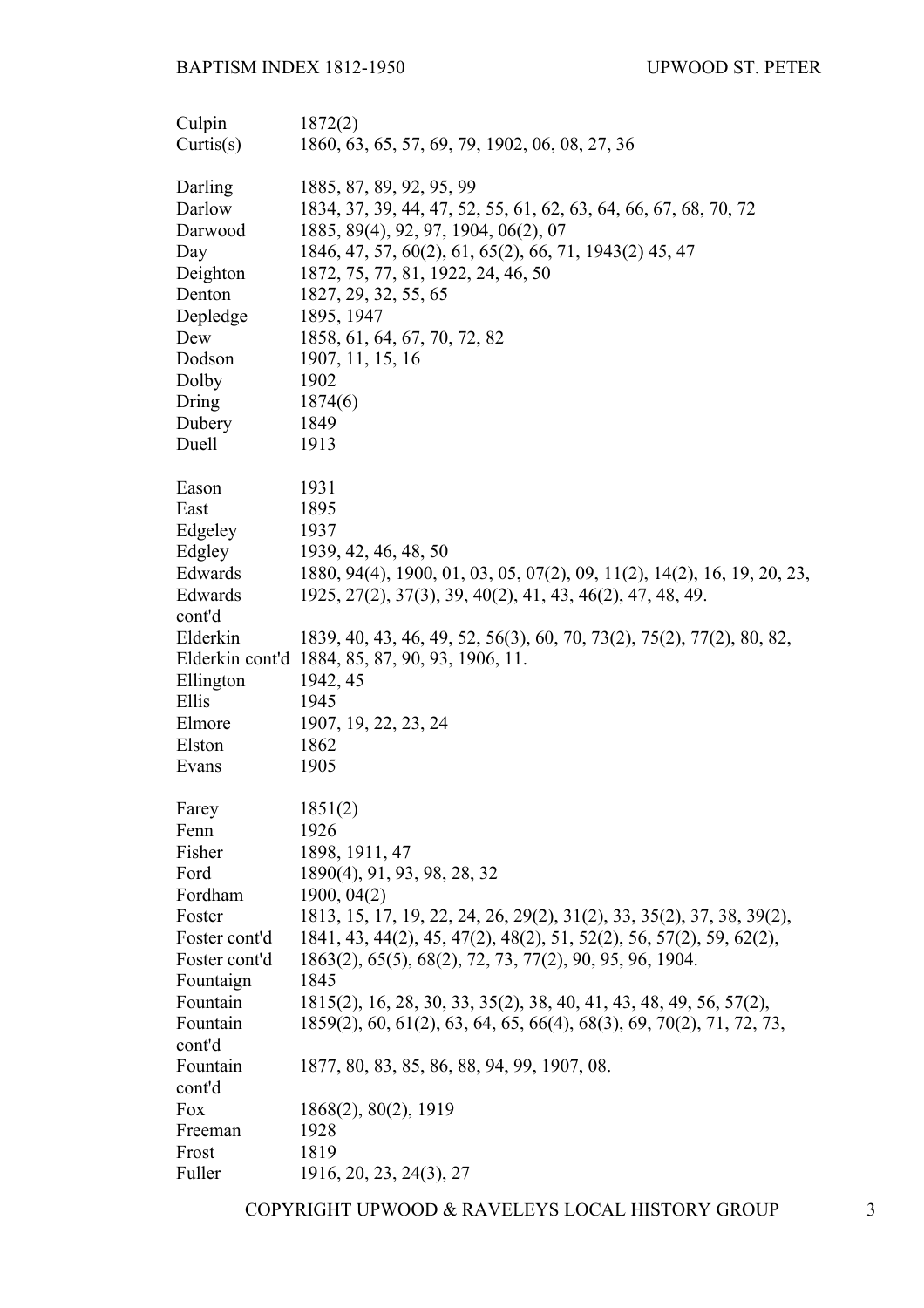| Furnell        | 1892, 95, 98(2), 1916(3), 30(2), 33                                  |
|----------------|----------------------------------------------------------------------|
| Gale           | 1847, 49                                                             |
| Garton         | 1822                                                                 |
| Gaunt          | 1884, 95(4), 97, 98, 1900(2), 03(2), 05, 07, 09, 38                  |
| Gibbons        | 1908(2)                                                              |
| Gilbert        | 1898                                                                 |
| Gilson         | 1860, 63, 65, 66                                                     |
| Ginn           | 1847, 51, 55, 57                                                     |
| Glover         | 1870, 75, 84(2), 85, 1900(2), 47(3)                                  |
| Godby          | 1858                                                                 |
| Godfrey        | 1867                                                                 |
| Godfry         | 1889                                                                 |
| Goodes         | 1818, 20, 22, 23                                                     |
| Gooding        | 1869, 71, 74, 79                                                     |
| Gowler         | 1914, 22, 28, 43, 50                                                 |
| Grace          | 1893                                                                 |
| Graham         | 1943, 44, 48                                                         |
| Grange         | 1826, 31, 38, 39, 42, 45, 56, 61, 63, 65, 79                         |
| Green          | 1815, 29(2), 32, 34, 35, 97                                          |
| Greenwood      | 1858, 1906, 45, 48                                                   |
| Gumblidge      | 1831                                                                 |
| Gynn           | 1845, 49                                                             |
| Hale           | 1899                                                                 |
| Hall           | 1822, 23, 27, 28, 33, 35, 37                                         |
| Hanks          | 1837                                                                 |
| <b>Harding</b> | 1814, 32, 32, 72                                                     |
| Harlock        | 1852, 55, 57, 63, 68                                                 |
| Harrety        | 1878, 80                                                             |
| Harrison       | 1813                                                                 |
| Hart           | 1942, 44, 45, 48                                                     |
| Hawke          | 1839                                                                 |
| Hawkes         | 1835, 70(2), 72, 73, 77                                              |
| Hawkins        | 1851, 52, 55, 1938                                                   |
| Hempstead      | 1916(2)                                                              |
| Hempsted       | 1936, 39(2), 46, 49                                                  |
| Henson         | 1820                                                                 |
| Herbert        | 1923, 28, 29, 47                                                     |
| Hewing         | 1840                                                                 |
| <b>Hibbins</b> | 1925                                                                 |
| Hicks          | 1906                                                                 |
| Hide           | 1830                                                                 |
| Hills          | 1815, 17(2), 28(2), 21, 23, 24, 27, 30                               |
| Hobbs          | 1815, 17(2), 40, 49, 66, 71(3), 72, 73, 75(2), 76, 77(2), 79(2), 80, |
| Hobbs cont'd   | 1885, 89(3), 90, 92, 93(2), 97(2), 1900, 02(3), 04, 05, 06, 07, 08,  |
| Hobbs cont'd   | 1912, 17, 21, 22, 25.                                                |
| Hodgson        | 1856                                                                 |
| Hodson         | 1855, 59, 61 63, 66, 76(2)                                           |
| Holder         | 1813, 15, 17, 20, 23                                                 |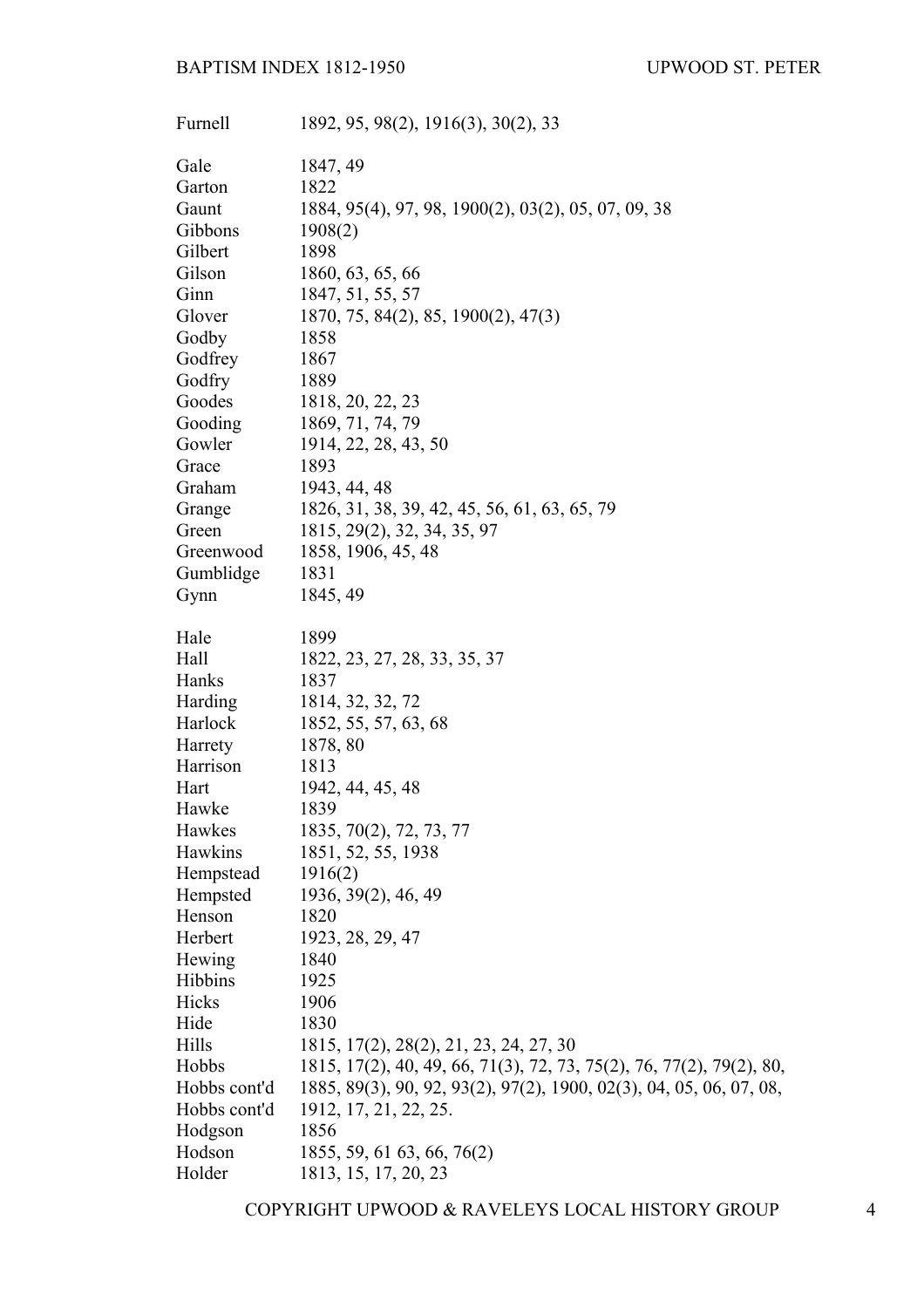| Hollis        | 1845, 1932, 35                                                         |
|---------------|------------------------------------------------------------------------|
| Hoskins       | 1917                                                                   |
| Houghton      | 1928, 32, 35                                                           |
| Housden       | 1910                                                                   |
| How           | 1838, 51, 73, 75, 82                                                   |
| Howard        | 1841, 44, 74, 75                                                       |
| Hudson        | 1931                                                                   |
| Hufford       | 1949                                                                   |
| Hughes        | 1895, 99, 1903, 08, 35                                                 |
| Hull          | 1826                                                                   |
| Hutchcraft    | 1815, 17, 19, 21, 24, 26, 28, 31, 35, 36(2), 50, 53, 56, 71, 1942, 48  |
| Hylands       | 1884                                                                   |
|               |                                                                        |
| <b>I</b> lett | 1883                                                                   |
| Illett        | 1877, 84                                                               |
| Ingle         | 1821, 23, 25, 34, 35, 38, 45, 50, 56, 66, 70, 85, 89, 90, 91, 94, 96,  |
| Ingle cont'd  | 1898, 1901, 03, 07, 09.                                                |
| Ingoldmells   | 1826                                                                   |
|               |                                                                        |
| Ingram        | 1900(2)                                                                |
| Iseley        | 1825, 28, 30, 31(2), 32, 33, 35, 36, 37, 38, 46(2), 49                 |
| Isley         | 1815, 40, 41, 43, 49, 51, 52, 53(2), 55, 59(2), 61, 69, 72, 75, 77(2), |
| Isley cont'd  | 1880, 82, 84, 85, 87(2), 97, 99, 1900, 05, 09, 11, 27(2).              |
|               |                                                                        |
| Jackson       | 1915                                                                   |
| Jacobs        | 1834, 36, 66(3), 69, 1900, 23                                          |
| Jarvis        | 1868, 70, 72(2)                                                        |
| Jay           | 1839                                                                   |
| Jinks         | 1875                                                                   |
| Johnson       | 1817, 90, 1925, 32                                                     |
| Jones         | 1944, 46                                                               |
| Judd          | 1813, 15, 17, 20, 22, 31, 36, 45, 65(2), 68, 71, 74, 1900              |
|               |                                                                        |
| Kay           | 1879, 81, 84, 87, 89, 92                                               |
| Keey          | 1841, 43                                                               |
| Kennel        | 1819, 22, 28, 48, 68, 71, 74, 77, 78, 82(2), 83,                       |
| Kennell,      | 1817, 24, 25, 31, 37, 38, 49, 51, 52, 54, 57(2), 59(2), 61(2), 64, 66, |
| Kennle        |                                                                        |
| Kennell,      | 1892, 94, 1900.                                                        |
| Kennle        |                                                                        |
| Key           | 1827, 29, 32, 35, 37, 58(3), 62, 63(5), 66, 68(2), 70(2), 72, 88, 90,  |
| Key cont'd    | 1894, 96.                                                              |
| Kilbey        | 1941                                                                   |
| Kilby         | 1885, 1906, 08, 10, 13                                                 |
| Kilsby        | 1907, 12                                                               |
| Kimpton       | 1822, 29                                                               |
| King          | 1813, 15, 16, 19, 22(2), 24, 47, 48(2), 49, 57, 78, 80, 85, 86, 89,    |
| King cont'd   | 1892(2), 94.                                                           |
| Kingston      | 1825, 28, 31, 33, 35, 37, 39                                           |
| Kingstone     | 1823                                                                   |
| Kington       | 1842                                                                   |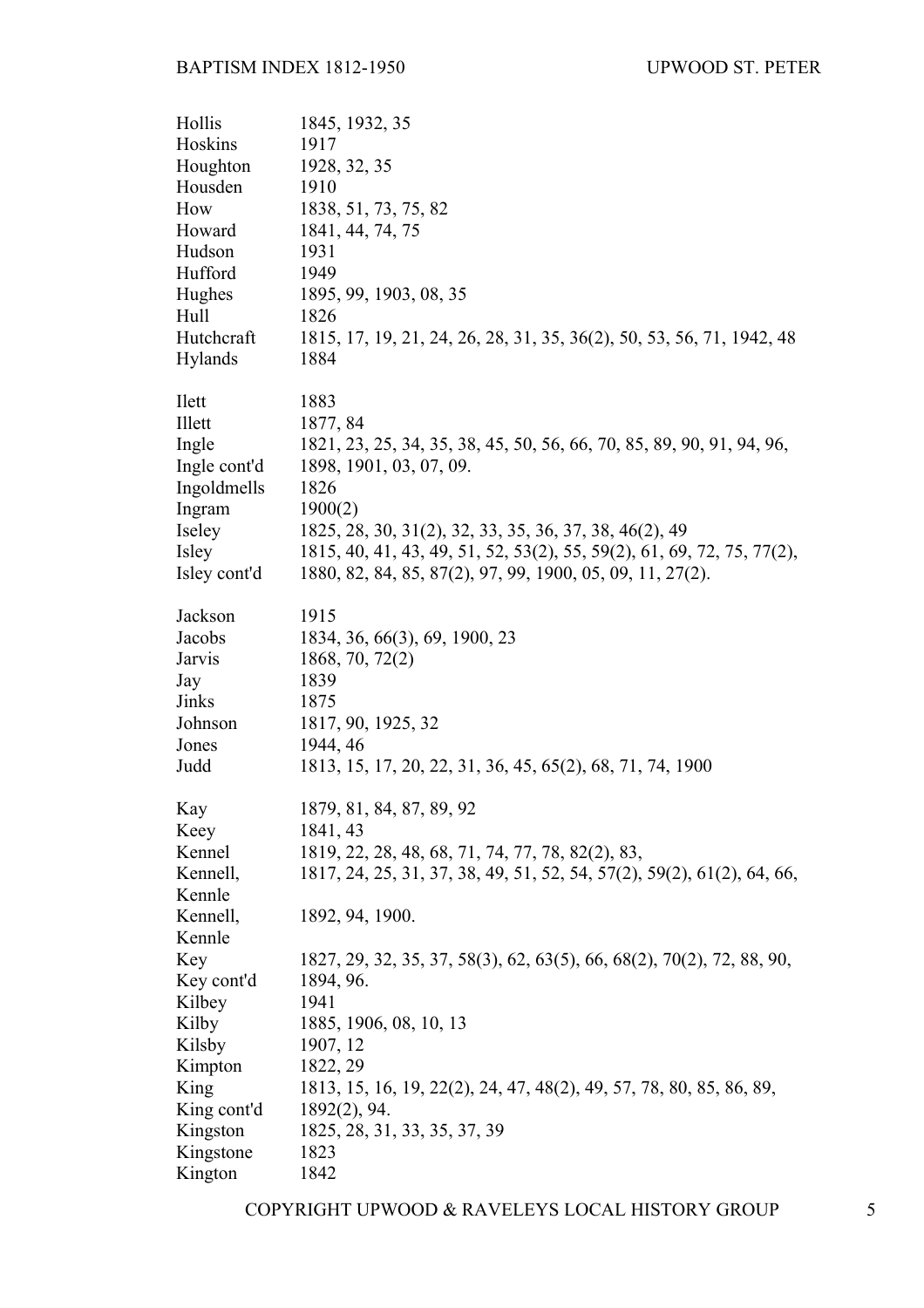| Knife         | 1897                                                                    |
|---------------|-------------------------------------------------------------------------|
| Knight        | 1834, 35, 36, 38, 40, 43(2), 47, 55, 56, 57, 59, 60, 63, 64(2), 66, 67, |
| Knight cont'd | 1868, 70(2), 71(2), 73, 75, 77, 85, 92, 94, 99.                         |
|               |                                                                         |
| Lambert       | 1906, 08, 18                                                            |
| Lant          | 1813, 27, 38                                                            |
| Larrit        | 1813, 14                                                                |
| Lavender      | 1899(2), 42, 45, 48                                                     |
| Lawson        | 1903, 06, 07                                                            |
| Leach         | 1867, 69, 72, 75, 78, 81, 90, 97, 1902, 05                              |
| Lenton        | 1872                                                                    |
| Leveridge     | 1875(2)                                                                 |
| Lightfoot     | 1816, 20, 32, 35, 37, 38, 39, 40, 42, 60(2), 62, 64, 67(2), 68, 69, 71  |
| Lilley        | 1818, 1948                                                              |
| Loveden       | 1886, 87                                                                |
| Maddams       | 1874, 79                                                                |
| Mahoney       | 1948                                                                    |
| Malt          | 1916, 19                                                                |
| Manington     | 1857                                                                    |
| Marrington    | 1821, 41, 66, 69, 71, 73, 75, 78, 81                                    |
| Marshall      | 1900                                                                    |
| Martin        | 1831, 32, 40, 41                                                        |
| Mason         | 1902, 05, 20, 26, 28                                                    |
| Mawyear       | 1841                                                                    |
| May           | 1859, 60, 62(2)                                                         |
| Mayhew        | 1874, 78(2), 80, 81, 96                                                 |
| Meyhew        | 1820, 22, 25, 28, 32, 35, 38, 47, 48, 52, 54, 56, 57, 60, 62            |
| McCarthy      | 1946                                                                    |
| McLoughlin    | 1950                                                                    |
| Mee           | 1827, 30, 33, 34, 37                                                    |
| Miller        | 1817, 21                                                                |
| Mills         | 1814, 16, 19, 29, 30, 32, 34, 37, 38(2), 40(2), 42(2), 43, 44, 46, 48,  |
| Mills cont'd  | 1849, 50, 51(2), 53, 56, 58, 59, 60(2), 63, 66(2), 67, 70, 71, 72, 92,  |
| Mills cont'd  | 1894(4), 1937.                                                          |
| Moore         | 1858, 66                                                                |
| Moxon         | 1904                                                                    |
| Moyser        | 1915                                                                    |
| Murfin        | 1870, 72, 98                                                            |
| Newman        | 1884, 1908                                                              |
| Nightingale   | 1933                                                                    |
| Norris        | 1949                                                                    |
| O'Brien       | 1903                                                                    |
| Pack          | 1813, 15, 17, 21(2), 24, 27, 38, 42, 46, 51, 54, 56, 58, 66             |
| Page          | 1900                                                                    |
| Papworth      | 1869, 70                                                                |
| Parkinson     | 1942                                                                    |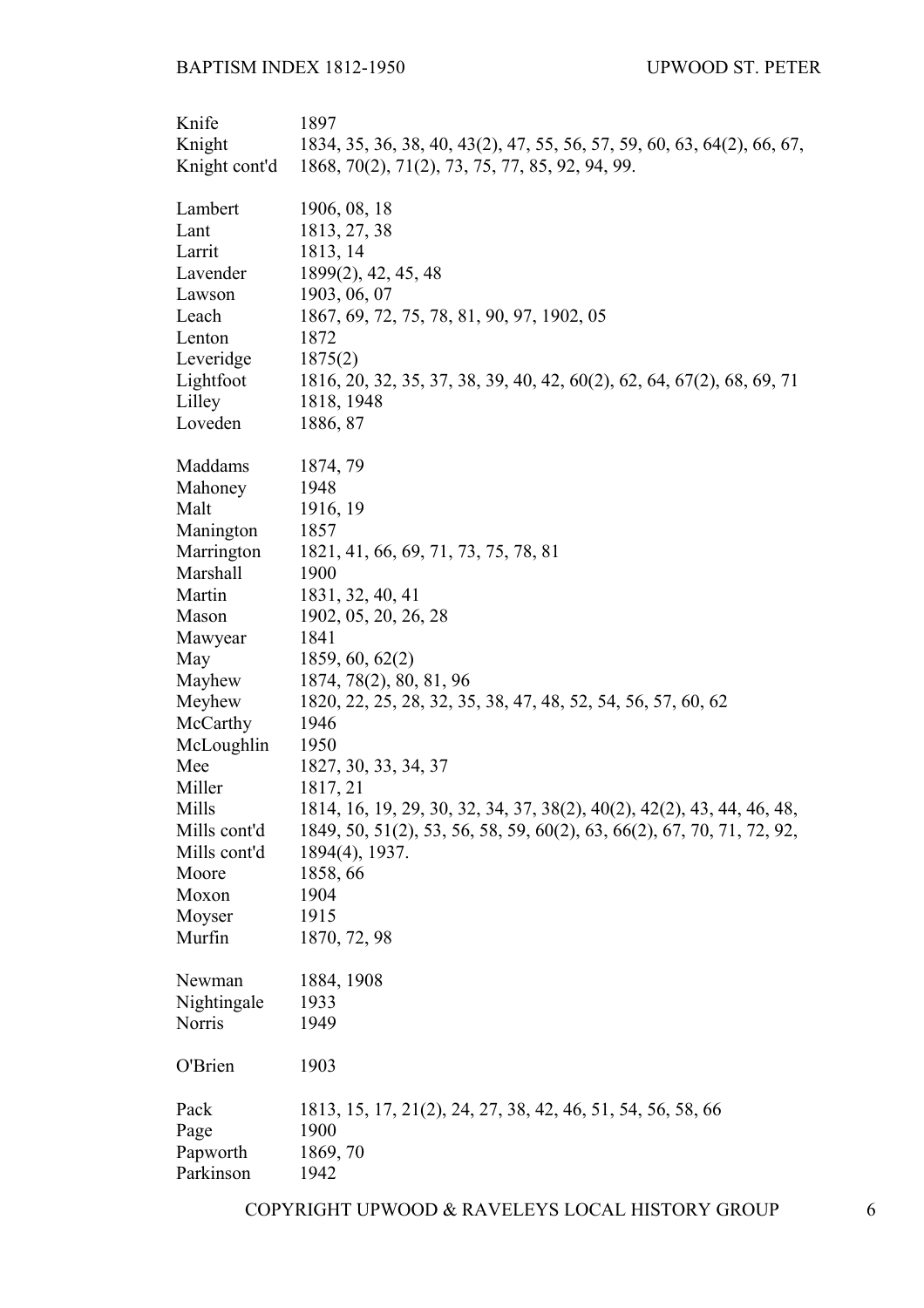| Pashler         | $1873(2)$ , 74, 77                                                       |
|-----------------|--------------------------------------------------------------------------|
| Payne           | 1874                                                                     |
| Peach           | 1834, 66, 67(5), 70(2), 71, 72(2), 75(2), 78, 81, 83                     |
| Pearce          | 1889, 91                                                                 |
| Pepper          | 1869                                                                     |
| Petchey         | 1861                                                                     |
| Phillips        | 1816, 20, 22, 24, 27, 30                                                 |
| Pond            | 1941                                                                     |
| Pooley          | 1815, 17, 20, 22, 23, 31, 33, 34, 36, 37, 38, 41, 42, 45, 47, 48         |
| Poulter         | 1829, 1902, 04, 05, 15, 16, 22, 27, 49                                   |
| Pryke           | 1937                                                                     |
|                 |                                                                          |
| Raine           | 1931                                                                     |
| Rawding         | 1863                                                                     |
| Rawlings        | 1900                                                                     |
| Ray, Wray       | 1814, 17, 19, 22, 25, 27(2), 31, 42, 46, 48(2), 49, 50, 51, 52(2),       |
|                 | 1856, 69, 62(2), 73, 75, 1948.                                           |
| Ray, Wray       |                                                                          |
| cont            | 1910                                                                     |
| Rayment<br>Read | 1911                                                                     |
| Redhead         |                                                                          |
|                 | 1826, 30                                                                 |
| Revell          | 1919                                                                     |
| Revill          | 1908                                                                     |
| Richards        | 1904, 06                                                                 |
| Richardson      | 1855, 1920                                                               |
| Ross            | 1820, 22, 25, 28, 29, 31                                                 |
| Rotheray        | 1882(2)                                                                  |
| Rowell          | 1882                                                                     |
| Saunders        | 1947, 49                                                                 |
| Scarr           | 1891, 1931, 32, 34, 38, 41, 43, 45                                       |
| Scot            | 1813, 30                                                                 |
| Scotney         | 1819, 21, 56, 66                                                         |
|                 |                                                                          |
| Seaton          | 1813, 15, 17, 29, 31, 33(2), 34(2), 36, 37, 38, 39(2), 42(2), 44(2), 56, |
| Seaton cont'd   | 1858, 61, 62, 63, 64, 66, 67(2), 68, 69, 70, 71, 72(2), 73, 74(2), 75,   |
| Seaton cont'd   | 1877, 78, 79, 80, 81, 82(3), 83, 85, 86, 90, 94, 1904, 22.               |
| Setchell        | 1813, 14, 15, 17, 18, 20, 22, 24, 26, 29, 34, 35, 41, 43, 44, 46, 47,    |
| Setchell cont'd | 1849, 53, 59, 62, 65, 66, 68, 72(2).                                     |
| <b>Shears</b>   | 1866                                                                     |
| Shelton         | 1813, 16, 19, 21, 27, 30(2), 31, 32, 33, 35, 38, 41, 43, 47, 53, 56,     |
| Shelton cont'd  | 1858, 61, 62, 66(4), 68(3), 70, 71, 72, 73(2), 77, 78(2), 81(3), 83,     |
| Shelton cont'd  | 1884(3), 85(3), 87(2), 88(2), 89(2), 90, 92, 94, 96, 98(3), 1900(2),     |
| Shelton cont'd  | 1901, 04, 05, 06, 08(2), 10, 12(4), 13, 15(2), 17, 22, 23, 26.           |
| Shepherd        | 1819, 22, 23, 25                                                         |
| Sheppard        | 1814, 65                                                                 |
| Shepperson      | $1869(3)$ , 73                                                           |
| Silk            | 1946                                                                     |
| Sinclair        | 1814, 16, 18, 21, 23, 24, 26, 29, 51, 53(4), 54, 55, 56, 58(2), 59,      |
| Sinclair cont'd | $1865(3)$ , 68, 72.                                                      |
| Skelton         | 1861, 62, 64, 67, 68                                                     |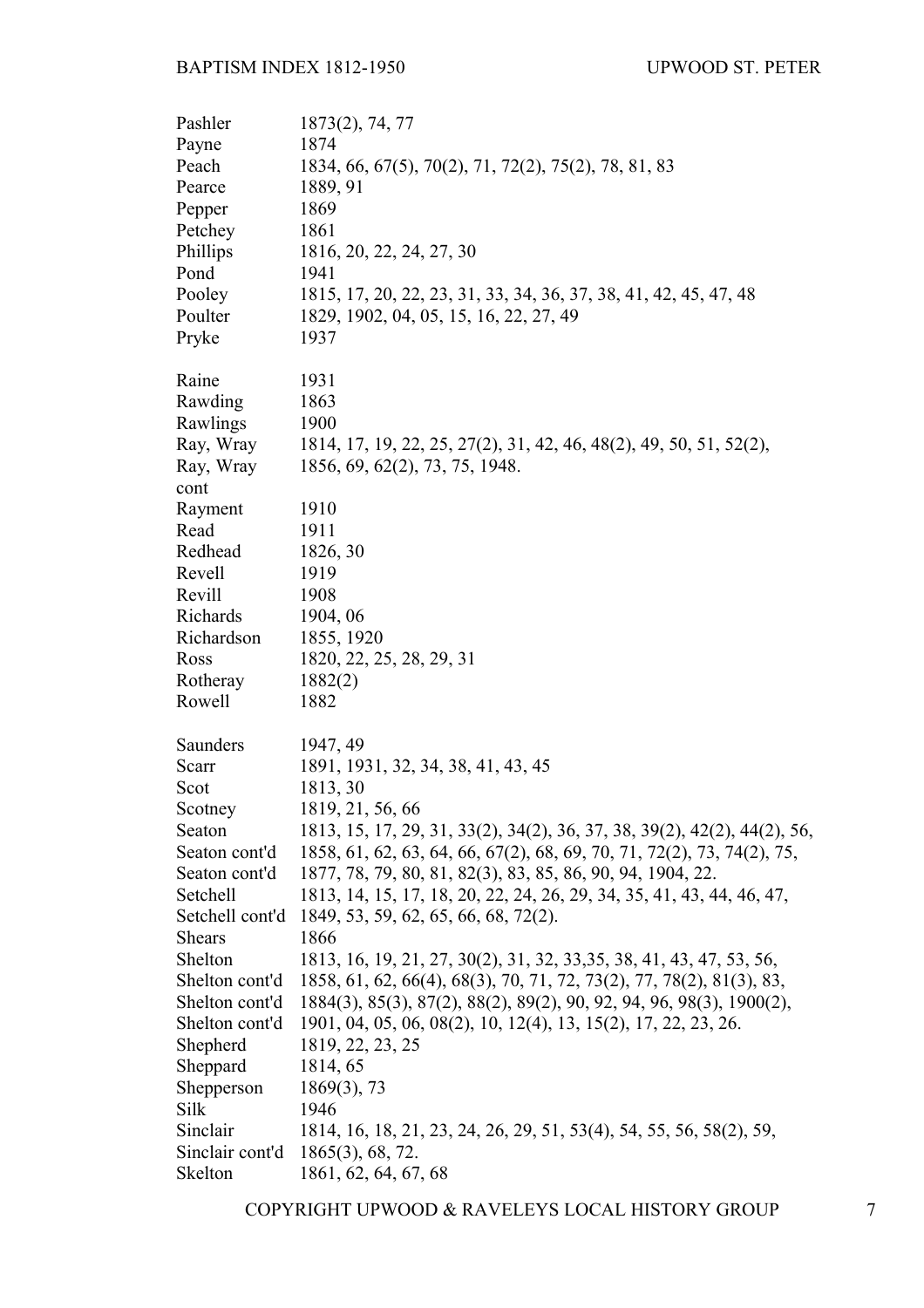| Skinner       | 1923(2), 32                                                             |
|---------------|-------------------------------------------------------------------------|
| Slack         | 1817, 19, 21, 24, 28, 30, 40, 49, 51, 53, 55, 56, 58, 61(2), 66(2), 67, |
| Slack cont'd  | 1869, 72, 75.                                                           |
| Slote         | 1945, 46(2)                                                             |
| Smith         | 1813, 15, 16, 18, 20, 22(2), 24(2), 25, 26(2), 27, 30, 33, 34, 37, 40,  |
| Smith cont'd  | 1842, 32, 47, 49, 51, 52, 58(2), 61(2), 62, 63(2), 65, 67, 68, 70,      |
| Smith cont'd  | 1872(2), 73(2), 90, 92, 93, 95.                                         |
| Snitch        | 1821, 23, 24, 25, 26, 28, 29, 32(2), 33, 35, 38, 51, 55(2), 57, 64, 65, |
| Snitch cont'd | 1866, 67, 69, 70.                                                       |
| Spofforth     | 1948                                                                    |
| Spraggins     | 1813, 15, 18, 21, 23, 26, 45                                            |
| Spriggs       | 1905, 06, 08                                                            |
| Squires       | $1860(5)$ , 66, 68                                                      |
| Stallan       | 1871, 72, 75                                                            |
| Stallon       | 1869                                                                    |
| Stapleton     | 1877                                                                    |
| Stephens      | 1851                                                                    |
| Stewart       | 1917                                                                    |
| Stiff         | 1926                                                                    |
| <b>Storey</b> | $1874(4)$ , 75, 95                                                      |
| <b>Story</b>  | 1817, 21, 72                                                            |
| Sutcliffe     | 1898                                                                    |
|               |                                                                         |
| Taylor        | 1826, 32(2), 65(2), 68, 1912, 30(3), 47(4)                              |
| Teal          | 1924                                                                    |
| Teat          | 1814, 15, 24, 26, 29, 33, 37, 48, 51, 54(2), 55, 56, 63(3), 65, 66,     |
| Teat cont'd   | 1868(2), 69, 70, 71, 72, 75(3), 79, 81, 85, 88(2), 91, 1912, 15, 18,    |
| Teat cont'd   | 1920, 22, 24, 26, 28, 30.                                               |
| Thompson      | 1813, 15, 21, 22, 25                                                    |
| Tibbit        | 1819                                                                    |
| Tilley        | 1813                                                                    |
| Toft          | 1867, 69                                                                |
| Townsend      | 1865, 76(3), 79, 82, 85, 89, 99, 1907, 15, 20, 36, 42                   |
| Townshend     | 1856, 58(2), 62(2), 63, 66(3), 68, 70, 1908                             |
| Trossell      | 1935, 38(2)                                                             |
| Trundley      | 1941, 46                                                                |
|               |                                                                         |
| Tungate       | 1930, 32, 38                                                            |
| Turner        | 1932, 35                                                                |
| Tye           | 1898, 1906, 14(3), 17                                                   |
|               |                                                                         |
| Unwin         | 1896                                                                    |
| Upchurch      | 1932                                                                    |
| <b>Voss</b>   | 1828, 30, 32, 33, 35, 38, 40, 51, 71, 74, 81, 85, 99(2), 1908           |
|               |                                                                         |
| Wagstaff      | 1855                                                                    |
| Walford       | 1840                                                                    |
| Walker        | 1831, 33(2), 34, 35, 36, 37, 38, 40, 42, 44, 69, 70, 75, 77, 79, 84,    |
| Walker cont'd | 1901                                                                    |
| Wallis        | 1819, 21, 23, 25, 83, 85                                                |